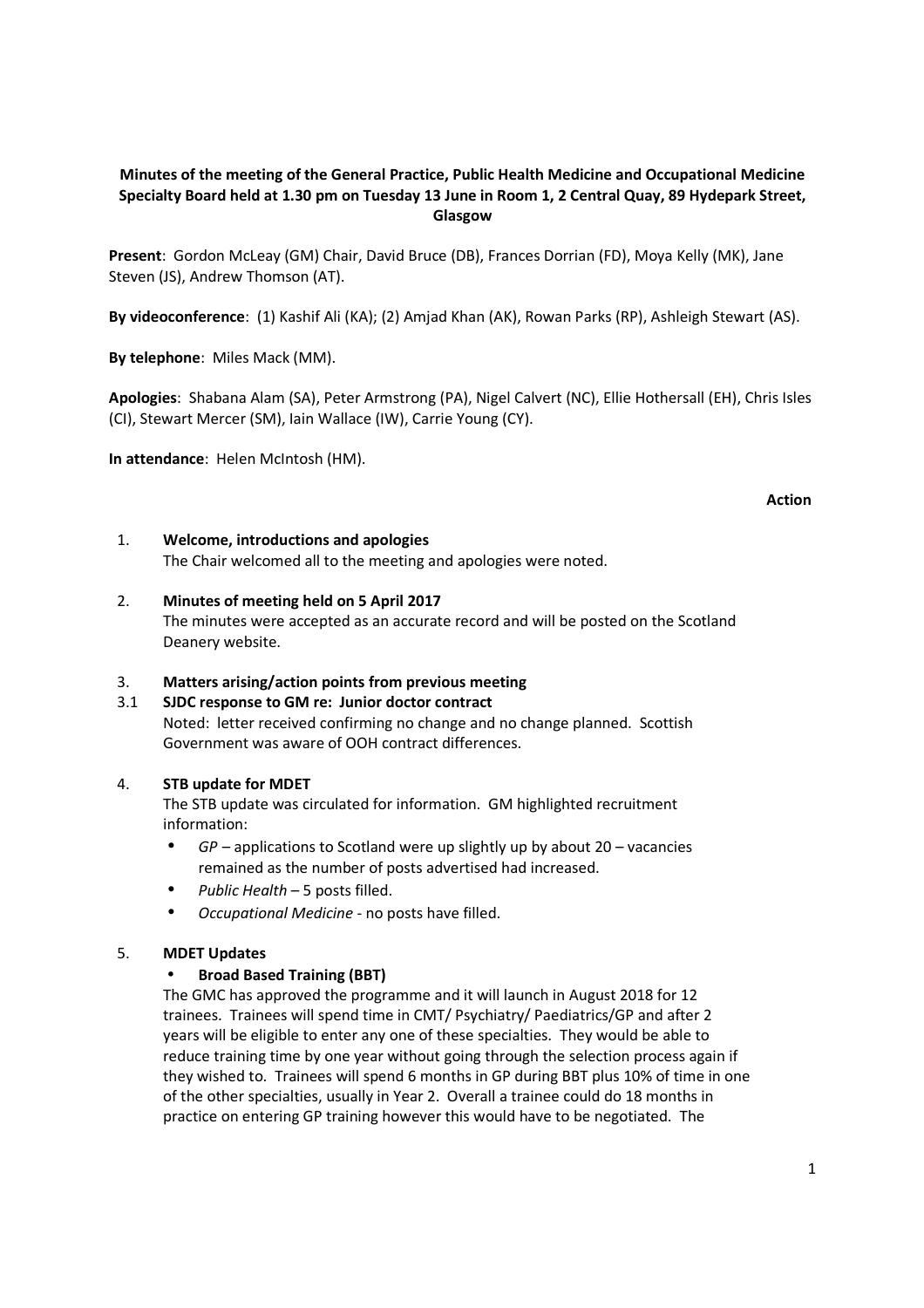question was asked that if they leave training at the end of 2 years would they be excluded from entering GP training if they have done BBT? GM will check this. **GM** 

 It was hoped to attract people into BBT who were unsure about GP, however Scotland was not promoting this as a route into GP but for those who genuinely had not yet made up their minds regarding specialty choice. Other specialties may join BBT in future but meantime it was limited to the 4 named specialties. A TPD has been appointed for the programme and will set up the structure and programmes to be advertised in November/December. Interviews for an Associate PG Dean will be held in July. The STB will receive regular updates from the programme and discuss its progress.

## • **Letter from Scottish Government re specialty intake training numbers for 2018**

RP will make a co-ordinated response on behalf of NES to the Scottish Government. The board agreed no change in recruitment numbers. GM confirmed that headcount has increased but the number of people either training full-time or working as a fulltime GP has reduced and trainees tend to take longer to train.

#### 6. **Recruitment updates**

#### 6.1 **GP**

 Round 1 and Round 1 readvert has completed and 125 posts in Scotland remain unfilled. The final table in the recruitment update summarised the picture in individual programmes/regions which showed that some filled less well than others eg Remote & Rural. The East of Scotland filled fewer than in previous years and this may have been affected by an increase in the number of posts available in South East. There was some positive news for the North which filled Rural Track programmes it had not filled before.

Round 2 recruitment for February 2018 start – the recruitment group will identify posts to put in at the recruitment meeting later in the day. The selection day will be held in September. Targeted enhanced payments will again be offered for hard to fill posts.

Noted: Student Feedback Report on the SES/Edinburgh Careers Fair for 5th year students. Overall students found this helpful and noted positive response to Question 18 - GP Question.

#### 6.2 **Occupational Medicine**

None of the 4 Scottish vacancies filled. KA and MK were currently in talks with the National School of Occupational Medicine to explore closer links and how to take a greater role in recruitment in promoting training in Scotland. Nationally application numbers were low. KA felt that entering at ST3 was a major disincentive as this involved a major drop in salary. He felt they could consider part-time training.

#### 6.3 **Public Health**

No additional report.

#### 7. **Shape of Training Review**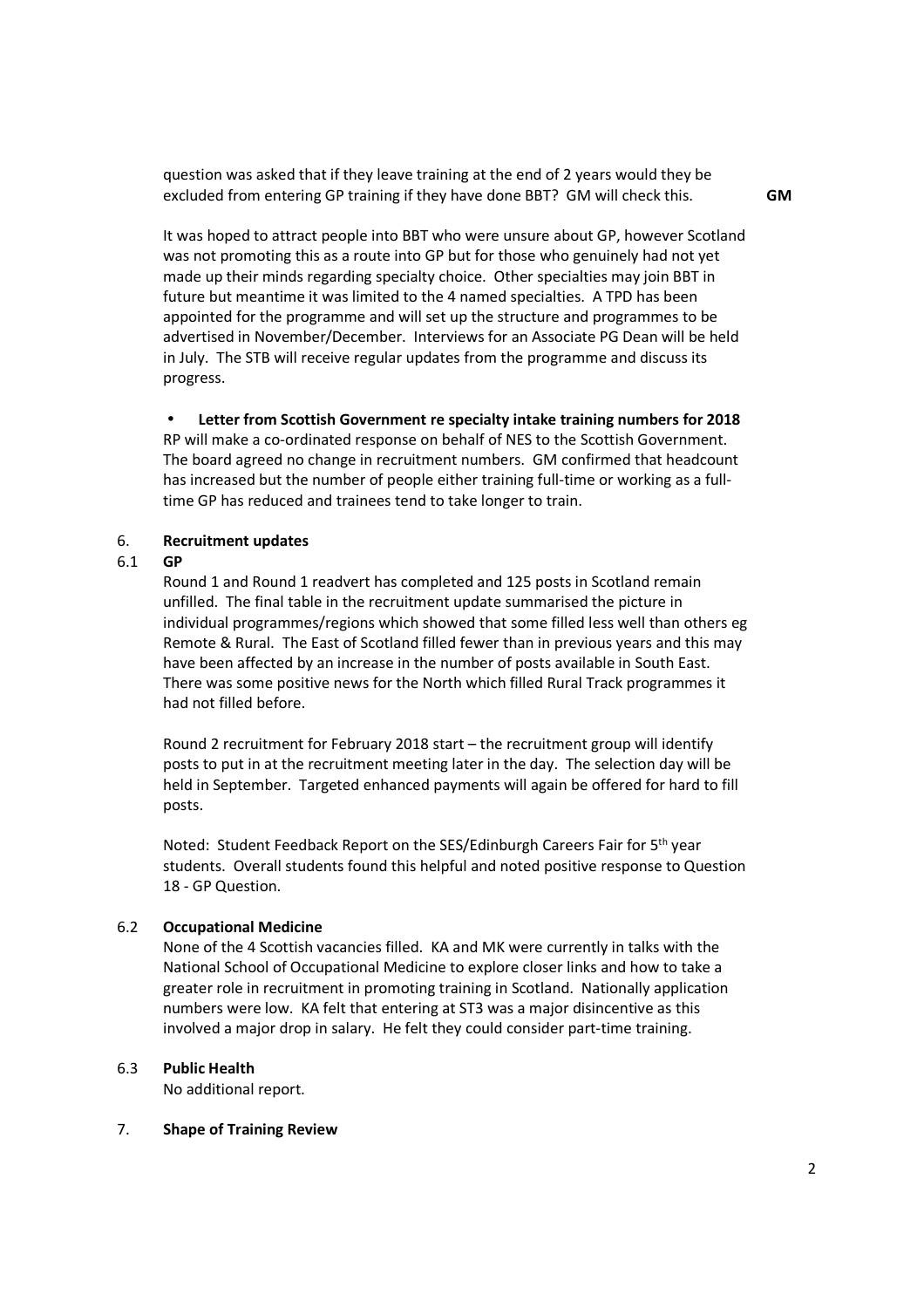Noted: it was hoped the report will be published in the next few weeks.

## 8. **Directorate Workstreams**

## 8.1 **Training Management**

There was now a standardised process for ARCP panels to follow. Following its pilot at the winter ARCPs the rules and the Outcome 5 flowchart were amended. The circulated letter from Professor McKenzie provided guidance for Panel Chairs once a decision has been made by the panel. This provided clarity on Outcome 5s – these will be given if insufficient evidence was provided and this will be strictly adhered to. Evidence must be provided 2 weeks prior to the ARCP.

Feedback from all summer ARCPs will be reviewed for any outliers. The quality of ESRs will also be considered and STCs and STBs will work on this.

MK reported the LTFT group met recently. It will work with the Academy and Junior Doctors Group on a questionnaire designed to determine if there were any barriers/ where this was working well. Once finalised the questionnaire will be sent to all trainees. She also noted that part-time training was allowed by the GMC which will provide a framework although each Deanery will decide how this was managed. Trainee representatives and APDs will consider this and take proposals on how to manage it to MDET.

## 8.2 **Quality**

 DB reported the GMC visit will take place in October/November. Site packs have been produced for all programmes and sites being visited. He also noted the GMC pilot on Differential Attainment. Scotland has identified examples of good practice and work on a Scottish Action Plan has started. They aimed to establish a focus group of trainees with a BME background.

#### 8.3. **Professional Development**

Medical Education, Health Inequality, Paediatric and Academic Fellowships have been appointed. Nine of 12 Rural Fellowship posts filled.

GM was working with the Scottish Retainer group on extending the Retainer Scheme to a new Retainer and Returner Scheme. Proposals have been made to Scottish Government and a response is awaited.

Induction and Returner Scheme – 7 have recently completed and 2 were about to start.

# 9. **Specialty updates**

#### 9.1 **GP**

MK reported they were asked by the Scottish Government to run an Exit survey for ST3s. This has been done and the questionnaires were about to be issued. The survey will provide information on what CCT leavers are planning to do.

#### 9.2 **Public Health**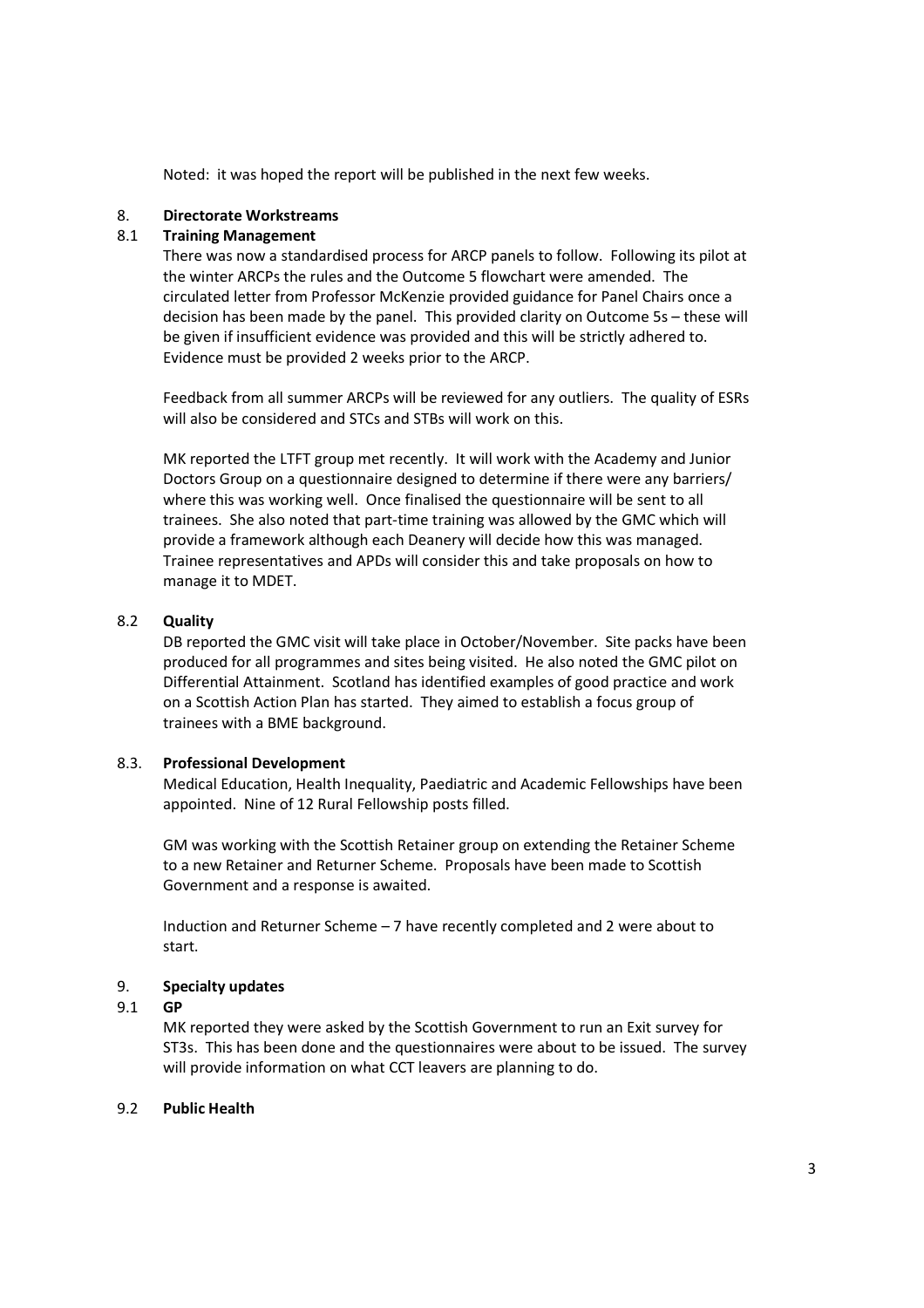NTS results have highlighted results for non medical and medical trainees. The SQMG has been asked to look in more detail at the information and consider how to take this forward.

## 9.3 **Occupational Medicine**

 Information relating to Induction were circulated to the group and demonstrated the amount of work done. KA also reported the eportfolio will resemble the Psychiatry eportfolio – more information on this to follow.

RP noted the current process to harmonise Board based induction on which NHS Scotland was leading for SAMD. This was a long term project. An induction framework has been produced which will be piloted by junior doctors/trainees. Profiles and Learning Objectives have also been agreed at Board level and delivery will be left to individual Boards. The aim was that induction will be done once and done consistently to agreed standards. One model under consideration was the South East passport. He asked for any other examples to be sent to him and he will feed this into the Steering Group. He will circulate the Framework to each of the STB Chairs. **RP** 

#### 9.4 **Lead Dean/Director update**

9.5 **Service update** 

#### 9.6 **DME update**

No reports were received.

#### 9.7 **BMA update: Junior Doctors contract**

AT reported contract talks were ongoing and progressing for launch in April 2018 – no detail was available yet.

## 9.8 **Lay representative update**

 JS informed the STB that this was her last meeting as lay representative. GM thanked her for her contribution to the board.

## 9.9 **RCGP update**

MM highlighted the document *Future of Primary Care in Scotland*:

- The paper considered how Primary Care related to other care.
- He noted page 3 of the paper generalist/multidisciplinary/specialty colleagues and working with local colleagues.
- 21 principles continuing to work on this.
- Digital document on IT.

JS said that although the aim was to deliver Primary Care 24/7 it was not readily accessible. MM agreed accessibility was an issue both within and out of hours. Much work was now done out of hours and the College believed care should be available 24/7. It could be the case there were other healthcare professionals within the community that people could see and he saw the value of starting these discussions. JS also noted the Apologies Scotland Act 2016 and the Health and Social Care Standards now applicable in the NHS. MM acknowledged the document did not include models of care. It was a high level document and did not contain this kind of detail but it aimed to influence their development. He reported the Apologies Act was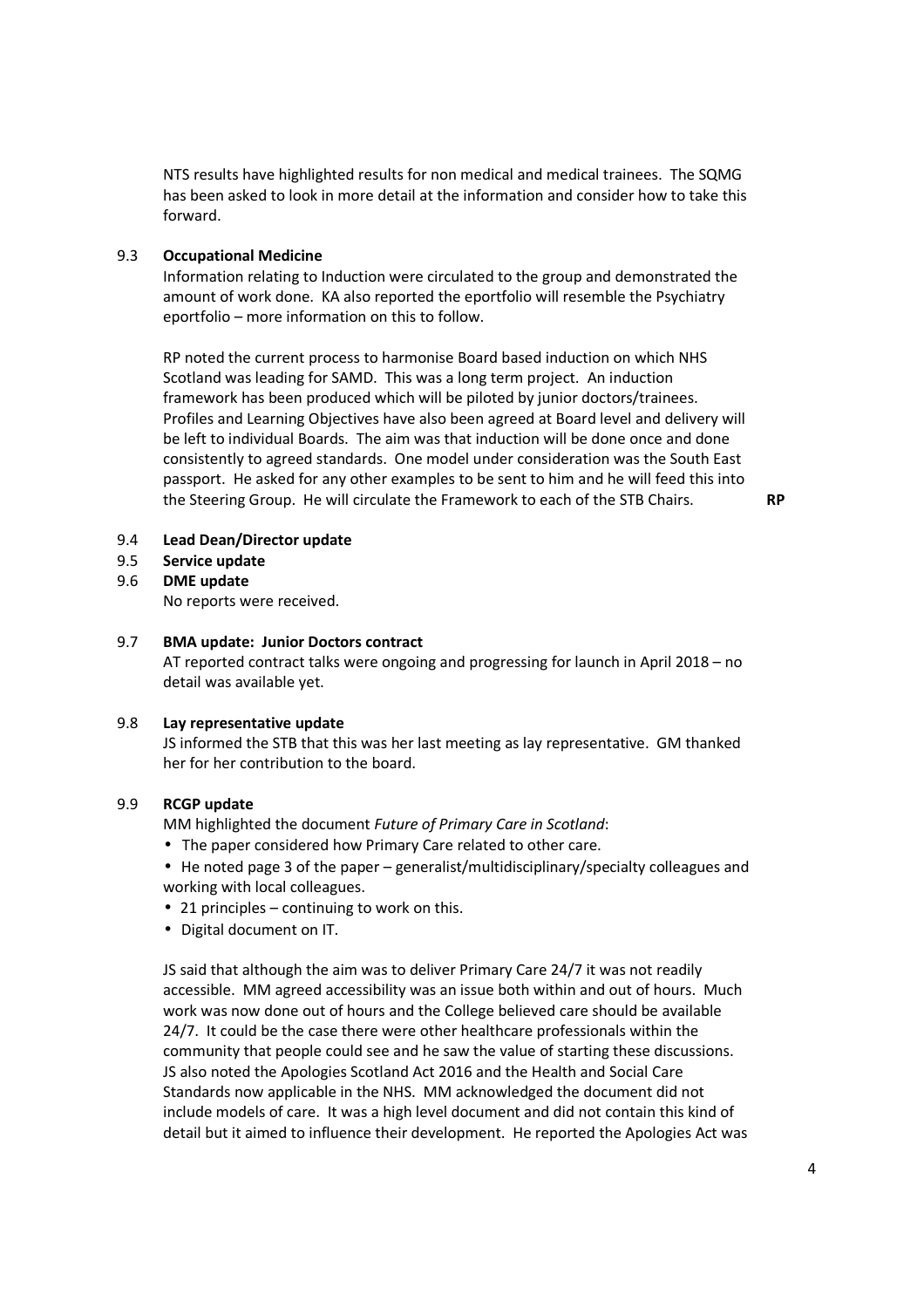being carefully monitored to ensure it was upheld and used to improve standards of care and relationships.

GM noted there was no reference to education in the document – he felt it was essential to see where this fitted in with delivery of Primary Care. MM acknowledged there was scope for this. He will consider GM's suggestion and report back. **MM** 

#### 9.10 **Trainee update**

 AT noted he raised OOH issues at the last meeting on behalf of the trainee representative and this has been dealt with. He felt this could be an opportunity to produce a best practice/guidelines document for OOH training and shifts. DB agreed this would be a useful document for both employee and employer and an important document to state the Scottish case as wider changes take place across the UK. GM will take the proposal to the GP Directors Group for its consideration.

**GM** 

#### 9.11 **Academic update**

 The circulated paper showed the outcomes of Academic Fellowships and SCREDS posts. Twenty nine individuals have progressed via SCREDS and higher degrees. DB noted that GP SCREDS posts were at level 1 and were undertaken at an earlier stage of career than hospital doctors. MM stressed the importance of an Academic thread in GP for both credibility and career progression and they should continue to push for its development.

The group noted and welcomed the work that has been done.

#### 10. **AOCB**

#### 10.1 **GMC – Adapting for the Future**

 The document was circulated for information. Flexibility for trainees was increasing in several different ways. This was a starting point for the GMC - the main work will be on how to make it happen within the context of practical and legal aspects.

#### 11. **Date of next meeting**

The next meeting will take place at 1.30 pm on Wednesday 13 September 2017 in Cosla Offices, Haymarket, Edinburgh (this replaces the previously arranged meeting on 16 August 2017).

#### **Actions arising from the meeting**

| Item no | Item name                         | <b>Action</b>                        | Who       |
|---------|-----------------------------------|--------------------------------------|-----------|
|         | <b>MDET Updates</b>               | To check eligibility of trainees     | <b>GM</b> |
|         | <b>Broad Based Training (BBT)</b> | progressing from BBT to GP training  |           |
| 9.      | Specialty updates                 |                                      |           |
| 9.3     | <b>Occupational Medicine</b>      | To circulate induction framework to  | <b>RP</b> |
|         |                                   | STB Chairs.                          |           |
| 9.9     | RCGP update                       | To consider addition of education to | <b>MM</b> |
|         |                                   | paper and report back.               |           |